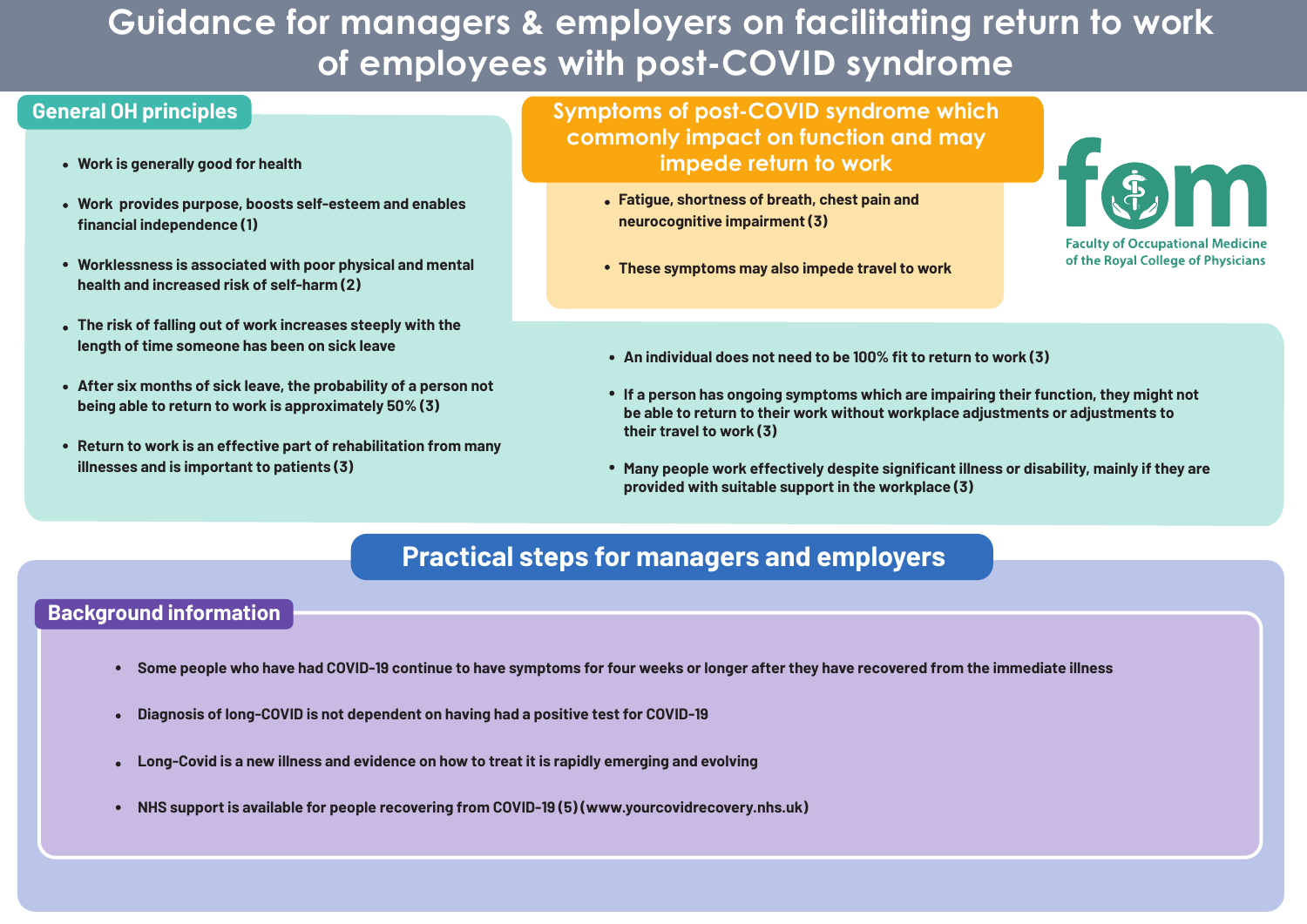#### **Adjustments to Work**

#### **Health and work**

- **It is important that you, as the employer, keep in touch with your employee who is on sick leave. An empathetic phone or video call from their line-manager in the first week or two of absence to enquire about their well-being is a good start**
- **Take time to listen to your employee and to understand their difficulties and concerns**
- **Explore whether they would they benefit from any health services that you as an employer provide, for example, occupational health/Employee Assistance Programme/physiotherapy /psychological support**
- **At this first meeting (virtual or in person) it may be useful to arrange a time for the next meeting**
- **Follow-up meetings should touch on return to work, in a supportive manner, with an emphasis on exploring with the employee what their obstacles to return to work are and how these may be overcome**
- **As the manager, you may wish to consider how you might be able to help the employee overcoming these obstacles, for exampling facilitating adjustments to work**
- **Employees do not need to be 100% fit to return to work. A supportive return to work programme can be beneficial to the recovery process**
- **You should take into account the type of work the employee does, for example shift work may be difficult if poor sleep or fatigue is one of their symptoms. Is their work safety critical? If so, can they return to work safely?** 
	- **If not, can they temporarily be redeployed to another role?**
- **As an employer you may wish to seek independent, professional advice from an occupational health provider. Occupational health can assist in assessing an employee's medical fitness to return to work to a given job role and can advise on adjustments which would allow the employee to return to work safely**

**Access to Work is a publicly funded employment support programme which can pay for practical support to help employees remain in work. They may pay for special equipment, help with travel and help with working from home (https://www.gov.uk/access-to-work)**

**The symptoms of long-COVID fluctuate and adjustments may need to be reviewed on a weekly basis**

#### **Examples of Adjustments**

- **Alteration in number of days or hours worked**
- **Shorter days, more breaks, later starts or earlier finishes**
- **Change of hours to avoid travelling at peak times**
- **Time off work to attend medical appointments**
- **Access to rest area**
- **Home working (for all or part of the working week)**
- **Phased return to work, gradually increasing the days/ hours worked over a period of several weeks**
- **Temporary transfer from night or shift working to regular daytime hours (if applicable)**